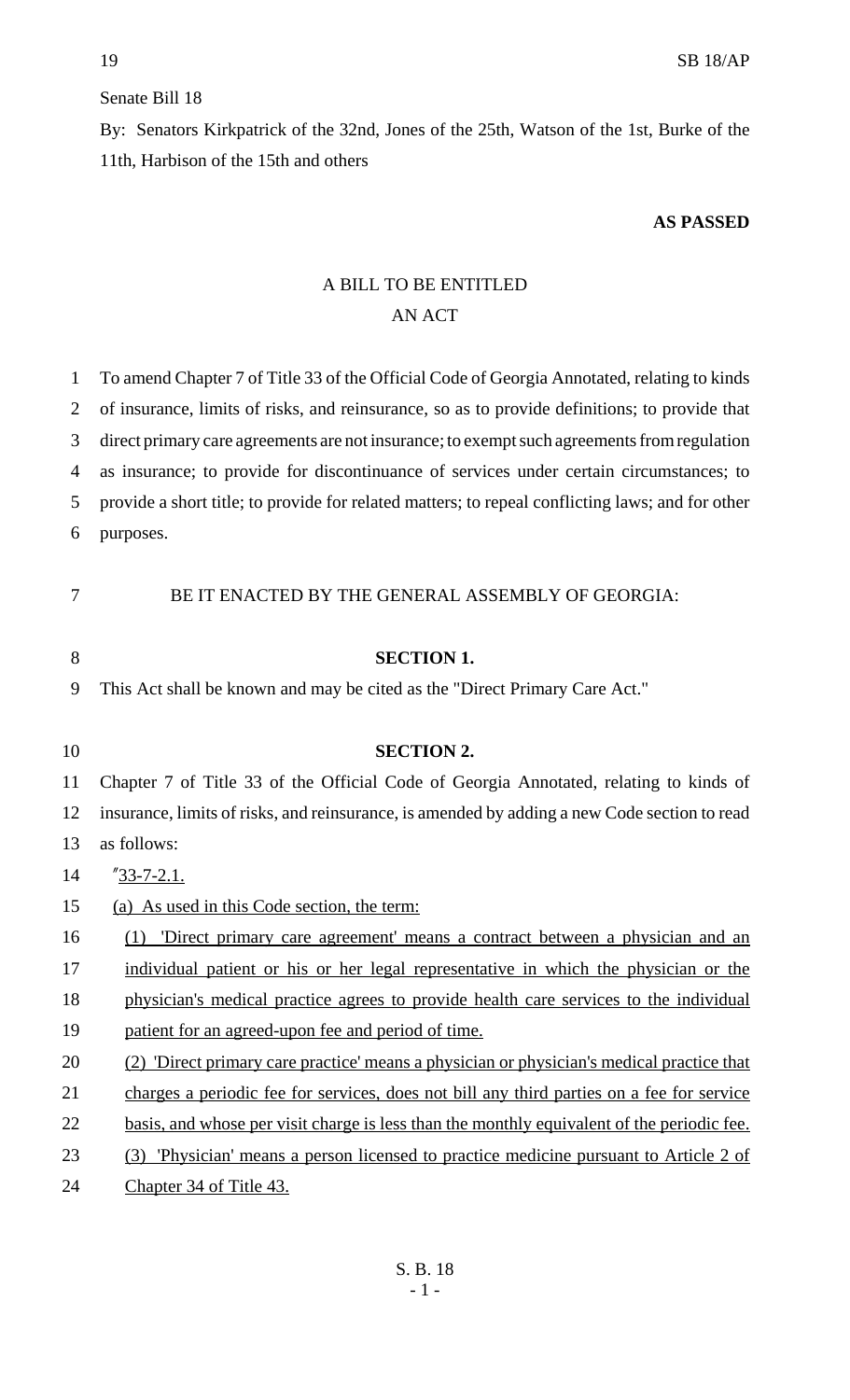19 SB 18/AP

| 25 | (b) A direct primary care agreement is not insurance, shall not be deemed an insurance        |
|----|-----------------------------------------------------------------------------------------------|
| 26 | arrangement nor agreement, and is not subject to state insurance laws.                        |
| 27 | (c) A physician offering, marketing, selling, or entering into a direct primary care          |
| 28 | agreement shall not be required to obtain a certificate of authority or license other than to |
| 29 | maintain a current license to practice medicine with the State of Georgia.                    |
| 30 | (d) To be considered a direct primary care agreement for the purposes of this Code section,   |
| 31 | such agreement shall:                                                                         |
| 32 | $(1)$ Be in writing;                                                                          |
| 33 | (2) Be signed by a physician or agent of the physician and the individual patient or his      |
| 34 | or her legal representative;                                                                  |
| 35 | (3) Allow either party to terminate such agreement upon written notice; provided,             |
| 36 | however, that a physician shall be required to give a patient adequate notice of at least 30  |
| 37 | days to allow a patient a reasonable amount of time to find another health care provider,     |
| 38 | and a patient shall be required to give a physician notice of no more than 30 days;           |
| 39 | (4) Describe the scope of health care services that are covered by the periodic fee;          |
| 40 | (5) Specify the periodic fee and any additional fees outside of the periodic fee for          |
| 41 | ongoing care;                                                                                 |
| 42 | (6) Specify the duration of such agreement and any automatic renewal periods and              |
| 43 | require that no more than 12 months of the periodic fee be paid in advance; and               |
| 44 | (7) Prominently state in writing that such agreement is not health insurance.                 |
| 45 | (e) A physician providing health care services under a direct primary care agreement may      |
| 46 | decline to accept a patient if, in the physician's opinion, such patient's medical condition  |
| 47 | is such that the provider is unable to provide the appropriate level and type of health care  |
| 48 | services such patient requires. The physician may discontinue care for patients under the     |
| 49 | direct primary care agreement if:                                                             |
| 50 | The patient fails to pay the periodic fee or any additional fees specified by the<br>(1)      |
| 51 | agreement;                                                                                    |
| 52 | (2) The patient has performed an act of fraud;                                                |
| 53 | (3) The patient repeatedly fails to adhere to the recommended treatment plan;                 |
| 54 | (4) The patient is abusive and presents an emotional or physical danger to the staff or       |
| 55 | other patients of the direct primary care practice; or                                        |
| 56 | (5) The physician or the physician's medical practice discontinues operation as a direct      |
| 57 | primary care practice.                                                                        |
| 58 | (f) In the event that either party terminates an agreement pursuant to this Code section, any |
| 59 | unearned portion of any fees paid pursuant to such agreement shall be refunded by the         |
| 60 | physician to the patient within 30 days of termination."                                      |